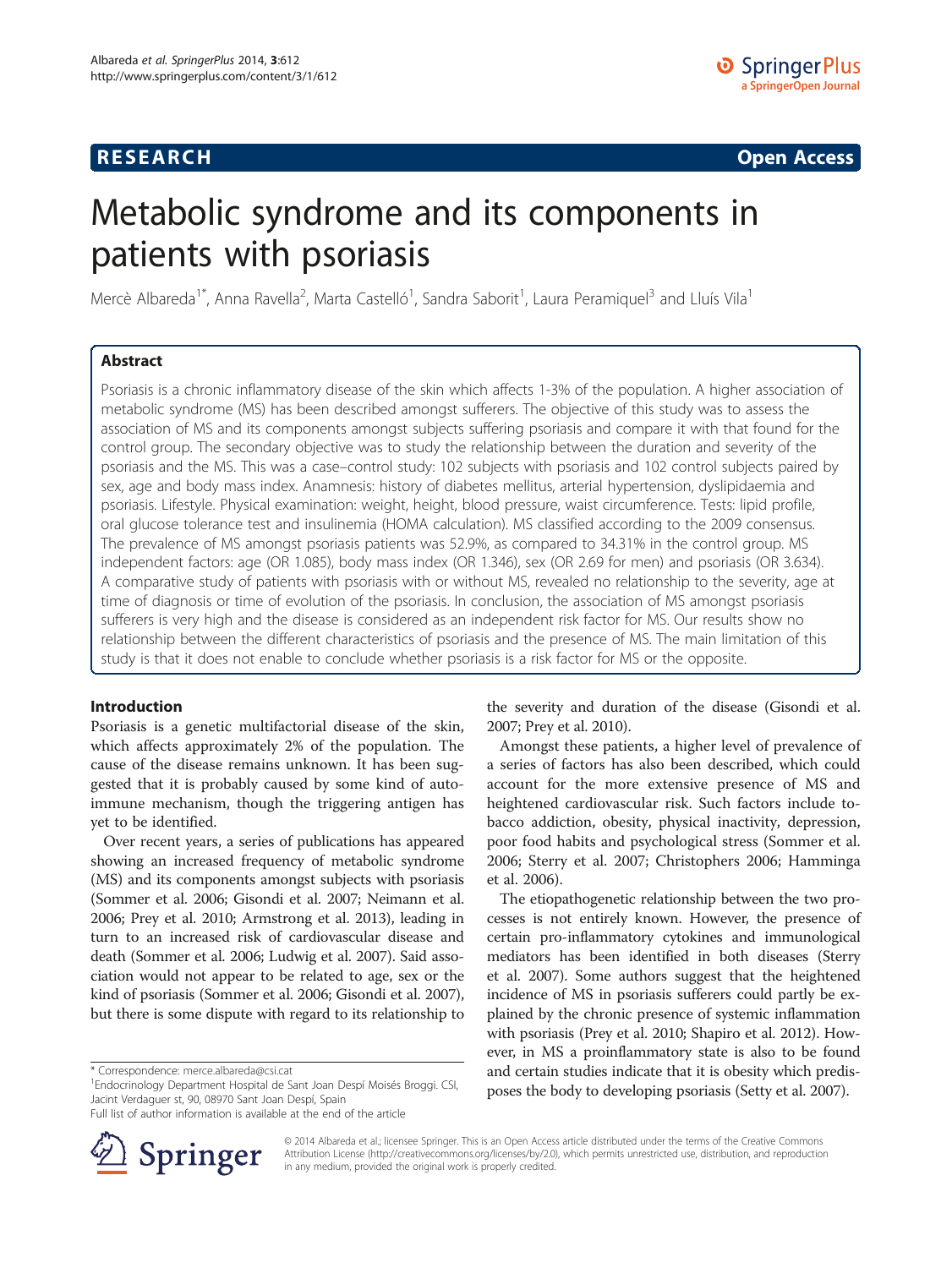The aim of our study is to assess the association of MS and its components in a sample of subjects with psoriasis and to compare it to that of a control group of the same age, sex and body mass index (BMI). The secondary object is to study the relationship between the duration and severity of the psoriasis and the MS.

# Methods

### Study protocol

The present is a case–control study. It was approved by the research committee of Consorci Sanitari Integral and it was performed during the course of Dermatology consultations at the Barcelona Hospital Dos de Maig (level 2 hospital). Included in the study are patients with psoriasis who attended the hospital regularly and signed the informed consent form. The control group was recruited from amongst hospital workers or family members with no history if psoriasis. Control subjects were individually paired with psoriasis subjects according to sex, age and BMI.

The size of the sample was calculated with a view to the main object of the study, that is, to assess the prevalence of MS amongst a sample of subjects with psoriasis and compare it to that of a control group. To do so, we based our calculations on the (Love et al. [2011\)](#page-6-0) study, which described a percentage of MS amongst the population with psoriasis of 39.9%, as compared to the 23.5% of the control population (a difference of 16.4%). To determine sample size for the present study, we assumed an expected level of prevalence amongst subjects with psoriasis of 30%. Given an α risk of 0.05 and a β risk of 20% in bilateral contrast, we required 97 subjects for each group to enable us to detect a difference of 16.4% in the prevalence of MS as a statistically significant difference between the two groups.

All psoriasis patients attending the Dermatology Department were asked if they would like to participate in the study. If the subjects accepted, the following protocol would then be followed: 1) Anamnesis: family and personal history of any of the components of MS or cardiovascular disease as well as any other pathological, pharmacological, diet related, tobacco and/or alcohol addiction (<3 vs. ≥3 alcoholic drinks per day), exercise (light, moderate or high) history, collected by way of the IPAQ (short version) questionnaire and the history of the psoriasis (onset, evolution, type, previous and current treatment, presence of psoriatic arthritis). 2) Physical examination: weight, height (calculation of BMI), waist circumference, systolic and diastolic blood pressure (BP) (two readings in a seated position, taken five minutes apart with an automatic electronic OMRON device). Calculation of the Psoriasis Area and Severity Index (PASI) (Fredriksson and Pettersson [1978\)](#page-6-0). 3) Analytical study: Haemogram, basal glycaemia, creatinine, urea, GOT, GPT, lipid profile

total cholesterol (TC), HDL-cholesterol (HDLc), LDLcholesterol (LDLc), triglycerides (TG), TSH, free T4 and basal insulinemia. 4) Oral Glucose Tolerance Test with 75 g (glycaemia 120 minutes). 5) Estimation of insulin sensitivity by the HOMA method. The control subjects, after signing the informed consent form, followed the same protocol, with the exception of any assessment of the extent of psoriasis.

The presence of MS was assessed in line with the 2009 consensus criteria (Alberti et al. [2009\)](#page-6-0): MS is considered present when subjects present 3 or more of the following: Waist circumference ≥80 cm for women and ≥94 cm for men (all subjects European); triglycerides ≥150 mg/dL  $(1.7 \text{ mmol/L})$  or hypolipemiant treatment; HDL <50 mg/ dL (1.3 mmol/L) for women and <40 mg/dL (1,0 mmol/L) for men;  $BP \geq 130/85$  or hypertension (HT) treatment; basal glycaemia ≥100 mg/dL (or hypoglycaemiant treatment, or glucose intolerance or OGTT or diagnosed diabetes mellitus (DM)).

# Analytical studies

Analytical samples were taken after 12 hours of night fasting, and 120 minutes after the administration of 75 g of oral glucose. The methods used to determine the different parameters were as follows: Glucose: Hexokinase, Dimension®; CT: molecular absorption spectroscopy, cholesterol esterase and oxidase enzyme method, Dimension®; direct LDLc: spectro-enzymatic assay with cholesterol esterase and oxidase. Dimension®; HDLc: spectro-enzymatic assay with cholesterol esterase and oxidase. Dimension®; TG: molecular absorption spectroscopy, enzyme assay with lipoprotein lipase, Dimension®; Insulinemia: chemiluminescent microparticle immunoassay (CMIA), Architect®.

#### Statistical analysis

We started with a descriptive analysis of the data. For qualitative variables, percentages and the corresponding 95% confidence interval were applied, while for quantitative variables, average and standard or mean deviation and minimum and maximum values were all employed.

The comparison of the groups with/without psoriasis was performed by way of a bivariate analysis, taking the  $\chi^2$ test for qualitative variables and Student's *t*-test for quantitative variables. If the latter were found not to comply with the normality assumptions, the Mann–Whitney  $U$ test was used.

Lastly we performed a logistic regression analysis, taking MS and the components thereof as our dependent variables, and the diagnosis of psoriasis, sex, age, diet, exercise and tobacco addiction as independent variables. A further logistic regression analysis was performed on the subjects with psoriasis, taking MS as our dependent variable while our independent variables were both those found significant in the bivariate study and others found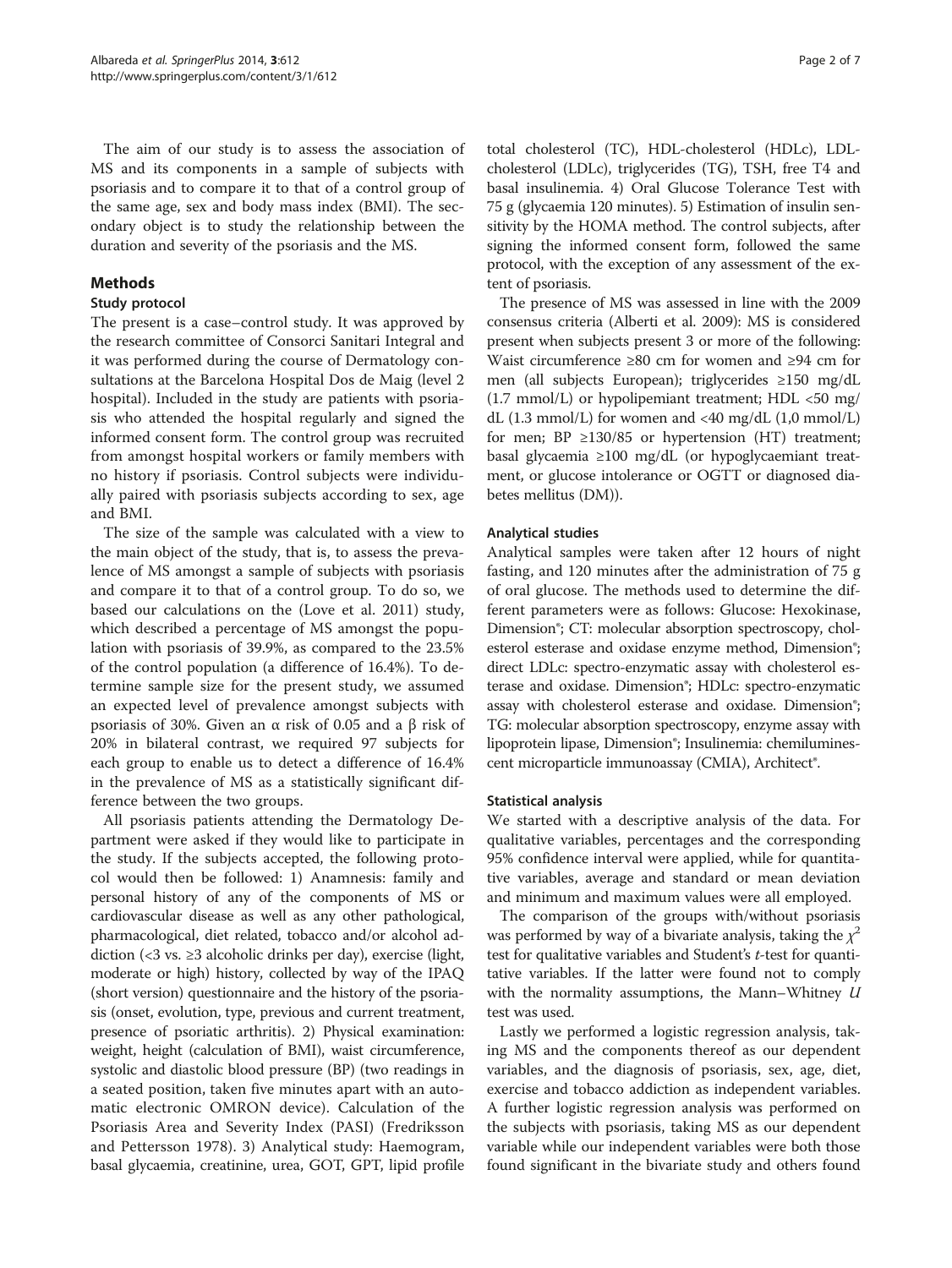clinically relevant. A second analysis was then carried out, differentiating between mild and moderate-severe psoriasis (mild PASI ≤10 with no systemic treatment; moderate: PASI >10 and/or systemic treatment: oral corticosteroids, methotrexate, biological treatment, retinoids).

For all the above tests, statistical significance was set at a level of 5%.

All statistical analysis was performed on an IBM SPSS v-19 statistical software package.

#### Results

204 patients participated in the study, 102 affected by psoriasis and 102 with no history of psoriasis (55 men and 47 women in each group). Average age was  $49.32 \pm$ 13.47 years and average BMI index  $27.7 \text{ kg/m}^2$  (18.9-41.79) for the group with psoriasis, while  $48.71 \pm 13.84$  years and 27.36 kg/m<sup>2</sup> (18.24-40.5) were the averages found for the control group. Table 1 shows a description of the study population.

Fifty-three subjects (52.9% CI 95%: 42.4-61.4) with psoriasis presented with MS and 35 (34.31% CI 95% 25.8-43.9) from the control group ( $p = 0.016$ ). With respect to the diverse components of MS, no significant difference was observed, even though there was a tendency towards a higher frequency of dyslipidaemia (DLP) amongst psoriasis sufferers (Table [2](#page-3-0)).

A univariate analytical study, comparing the two populations, with and without psoriasis, showed higher systolic BP and greater insulin resistance amongst subjects with psoriasis. Moreover, the same subjects presented

Table 1 Description of subjects with/without psoriasis studied

| Characteristics                 | Subjects with psoriasis         | Subjects free from psoriasis<br>Mean $\pm$ SD | p-values |
|---------------------------------|---------------------------------|-----------------------------------------------|----------|
|                                 | Mean $\pm$ SD                   |                                               |          |
|                                 | Median (minimal-maximal values) | Median (minimal-maximal values)               |          |
| Sex (3/9)                       | 55/47                           | 55/47                                         | ns       |
| Age (years)                     | $49.32 \pm 13.47$               | $48.71 \pm 13.84$                             | ns       |
| BMI $(kq/m2)$                   | 27.7 (18.9-41.79)               | 27.36 (18.24-40.5)                            | ns       |
| History                         |                                 |                                               |          |
| - DM                            | 14/102 (13.72%)                 | 4/102 (3.92%)                                 | 0.024    |
| $-HT$                           | 27/102 (26.47%)                 | 21/102 (20.58%)                               | ns       |
| $-DLP$                          | 36/102 (35.29%)                 | 28/102 (27.45%)                               | ns       |
| $-CD$                           | 6/102 (5.9%)                    | 4/102 (3.92%)                                 | ns       |
| Blood pressure(mmHg)            |                                 |                                               |          |
| - Systolic                      | 130.75 (96-200)                 | 124.5 (90-184)                                | 0.006    |
| - Diastolic                     | $80.67 \pm 12.38$               | 78.06 ± 10.72                                 | ns       |
| Waist circumference (cm)        |                                 |                                               | ns       |
| 8                               | 99 (75-122)                     | 98 (67-130)                                   |          |
| $\varphi$                       | 87 (63-120)                     | 83 (63-116)                                   |          |
| Active tobacco consumption      | 35/102 (34.31%)                 | 23/102 (22.54%)                               | 0.063    |
| Dietary control                 | 24/102 (23.52%)                 | 15/102 (14.7%)                                | ns       |
| Exercise                        |                                 |                                               |          |
| - Low                           | 16/102 (15.6%)                  | 17/102 (16.6%)                                | ns       |
| - Moderate                      | 47/102 (46%)                    | 59/102 (55.8%)                                |          |
| - High                          | 35/102 (34.3%)                  | 23/102 (22.5%)                                |          |
| Consumption of alcohol (≥3/day) | 55/102 (53.9%)                  | 67/102 (65.6%)                                | ns       |
| Fasting glycaemia (mg/dL)       | 99.1 (68.5-232.5)               | 91.95 (68.5-151)                              | ns       |
| Glycaemia 120 min (mg/dL)       | 93.7 (45.1-264.9)               | 95.5 (48.7-286)                               | ns       |
| HOMA Index                      | 2.66 (0.85-22.73)               | 2.28 (0.51-9.42)                              | < 0.001  |
| Total Cholesterol (mg/dL)       | 201.16 (116.5-286)              | 197.17 (127-301.5)                            | ns       |
| HDL cholesterol (mg/dL)         | $50.04 \pm 11.91$               | $51.66 \pm 13.74$                             | ns       |
| LDL cholesterol (mg/dL)         | $124.56 \pm 28.77$              | $128.02 \pm 29.34$                            | ns       |
| Triglycerides (mg/dL)           | 98.19 (27.13-787.5)             | 87 (28.9-540)                                 | ns       |

BMI: Body Mass Index. DM: Diabetes Mellitus. DLP: Dyslipidaemia. HT: Arterial Hypertension. CD: Coronary disease.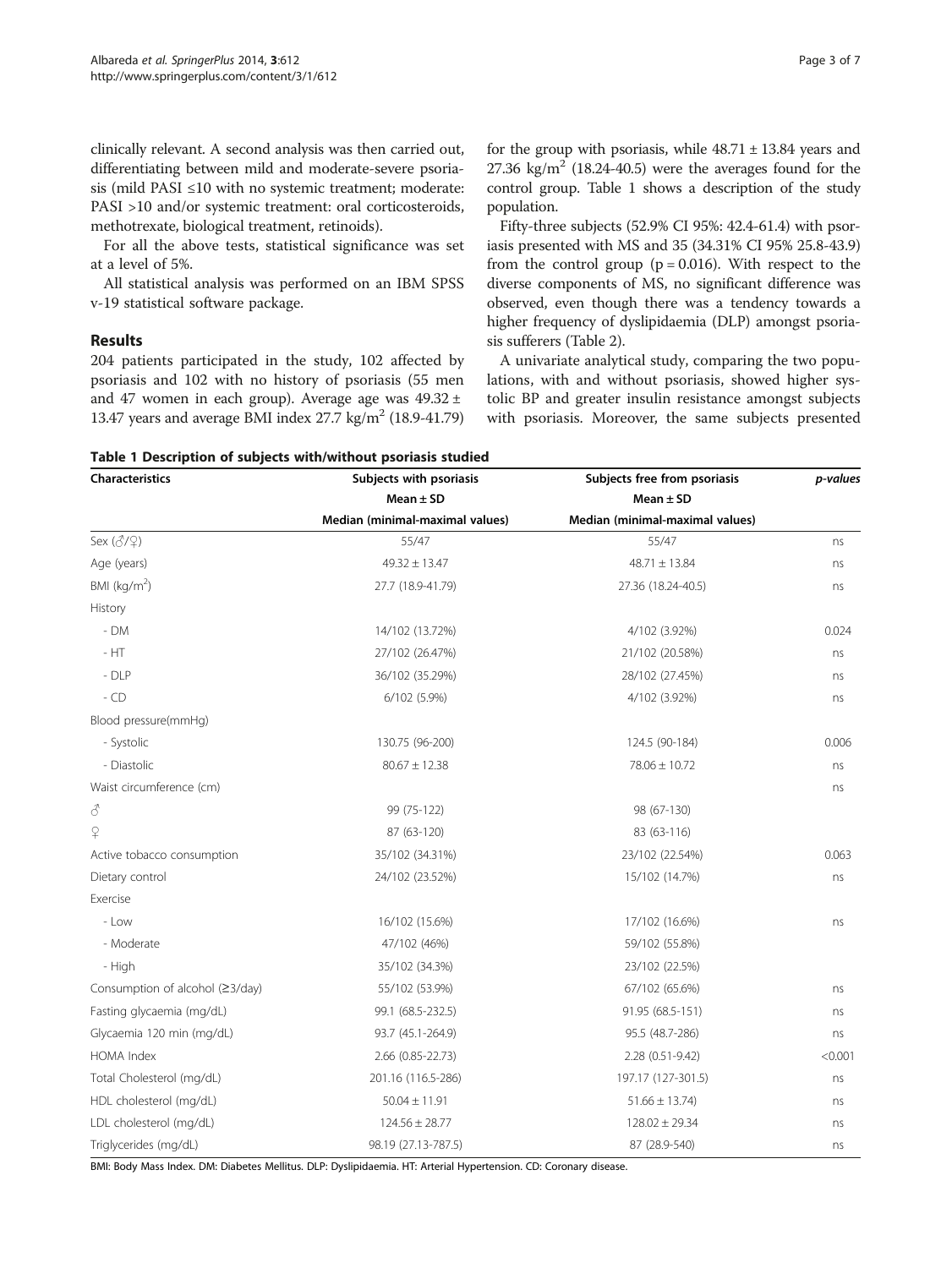|                             | Subjects with psoriasis | Subjects without psoriasis | p-values    |
|-----------------------------|-------------------------|----------------------------|-------------|
| DM History                  |                         |                            |             |
| Fasting Gly 100-126 mg/dL   | 51 (50%)                | 39 (38.23%)                | ns          |
| Gly 120 min 140-199 mg/dL   |                         |                            |             |
| HT.                         |                         |                            |             |
| BP ≥130/80                  | 58 (56.8%)              | 48 (47.05%)                | ns          |
| <b>DLP</b>                  |                         |                            |             |
| HDL <50 mg/dL $\varphi$     |                         |                            |             |
| <40 mg/dL $\delta$          | 60 (58.9%)              | 46 (45.01%)                | $P = 0.068$ |
| TG >150 mg/dL               |                         |                            |             |
| Waist circumference         |                         |                            |             |
| $≥80$ cm $\Omega$           | 70 (68.6%)              | 66 (64.7%)                 | ns          |
| $≥94$ cm $\delta$           |                         |                            |             |
| $MS$ ( $\geq$ 3 components) | 53 (51.9%)              | 35 (34.31%)                | 0.016       |

<span id="page-3-0"></span>

| Table 2 Prevalence of MS and the components thereof in the subjects studied with/without psoriasis |  |
|----------------------------------------------------------------------------------------------------|--|
|----------------------------------------------------------------------------------------------------|--|

DM: Diabetes Mellitus. Gly: Glycaemia. HT: Arterial Hypertension. BP: Blood Pressure. DLP: Dyslipidaemia. HDLc: Cholesterol HDL. TG: Triglycerides. MS: Metabolic Syndrome.

known DM with greater frequency (13.7 vs 3.7%) and had a greater tendency to active tobacco addiction.

The multivariate study, comparing the psoriasis and control populations, underscores an independent relationship between age (OR 1.085 CI 95% 1.049-1.123), BMI (OR 1.346 CI 95% 1.228-1.499), sex (OR 2.690 CI 95% 1.195-6.057 men) and psoriasis (OR 3.634, CI 95% 1.645- 8.025), with respect to the development of MS ( $p < 0.001$ ). An analysis of each of the different components is shown in Table 3.

With respect to the characteristics of the psoriasis suffered by the subjects, 90 presented plaque psoriasis, 6 guttate, 4 palmoplantar, 1 localised pustular and 1 inverse psoriasis. The average age at the time of diagnosis of the disease was  $29.46 \pm 15.67$  years while duration was 19 years  $(0.5-55)$ . The PASI score was  $6.4$   $(0-36.6)$ . With respect to treatment, 4 followed no course of treatment, 35 one single form of treatment and the remainder received combined treatment. The treatment employed was as follows: 16 on PUVA, 34 on UVB B-E, 6 on immunosuppressors (4 on methotrexate,1 on leflunamide and 1 on methotrexate + deflazacort), 2 on biological treatment with adalimumab, 6 on retinoids, 66 on topical corticosteroids, 39 on calcipotriol, 10 on topical keratolytics, 3 on tazarotene, 1 on coal tar and 1 on topical tacrolimus. Twenty-one subjects (20.58%) mentioned they also presented psoriasic arthritis. A univariate study, comparing subjects with psoriasis alone with those with MS is shown as Table [4](#page-4-0). The patients with psoriasis and MS were older, with a higher BMI, greater insulin resistance and were older at the time of the initial diagnosis of psoriasis. No relationship was observed with either the PASI score or when the subjects were classified as having mild or moderatesevere psoriasis.

Table 3 Results of the multivariate study performed, taking each of the components of MS as a dependent variables and age, sex, diet, exercise, tobacco addiction, consumption of alcohol and history of psoriasis as independent variables

|                                                           | Odds ratio | Confidence interval 95% |
|-----------------------------------------------------------|------------|-------------------------|
| <b>Metabolic Syndrome</b>                                 |            |                         |
| Psoriasis                                                 | 3.634      | 1.645-8.025             |
| Age                                                       | 1.085      | 1.049-1.123             |
| Sex $(\vec{c})$                                           | 2.690      | 1.195-6.057             |
| <b>BMI</b>                                                | 1.356      | 1.228-1.499             |
| Impaired glucose tolerance                                |            |                         |
| Psoriasis                                                 | 2.179      | 1.075-4.416             |
| Age                                                       | 1.089      | 1.055-1.124             |
|                                                           | 2.297      | 1.102-4.787             |
| BMI                                                       | 1.206      | 1.112-1.307             |
| HT or BP >130/85                                          |            |                         |
| Age                                                       | 1.066      | 1.034-1.099             |
| Sex (♂)                                                   | 2.213      | 1.055-4.643             |
| BMI                                                       | 1.329      | 1.207-1.464             |
| Dyslipidaemia                                             |            |                         |
| Psoriasis                                                 | 2.000      | 1.120-3.570             |
| BMI                                                       | 1.084      | 1.019-1.154             |
| Waist circumference >80 cm for $9$ or >94 cm for $\sigma$ |            |                         |
| Age                                                       | 1.080      | 1.038-1.125             |
|                                                           | 0.127      | 0.042-0.387             |
| <b>BMI</b>                                                | 1.992      | 1.601-2.477             |
| Tobacco consumption                                       | 0.364      | $0.132 - 1.00$          |

BMI: body mass index.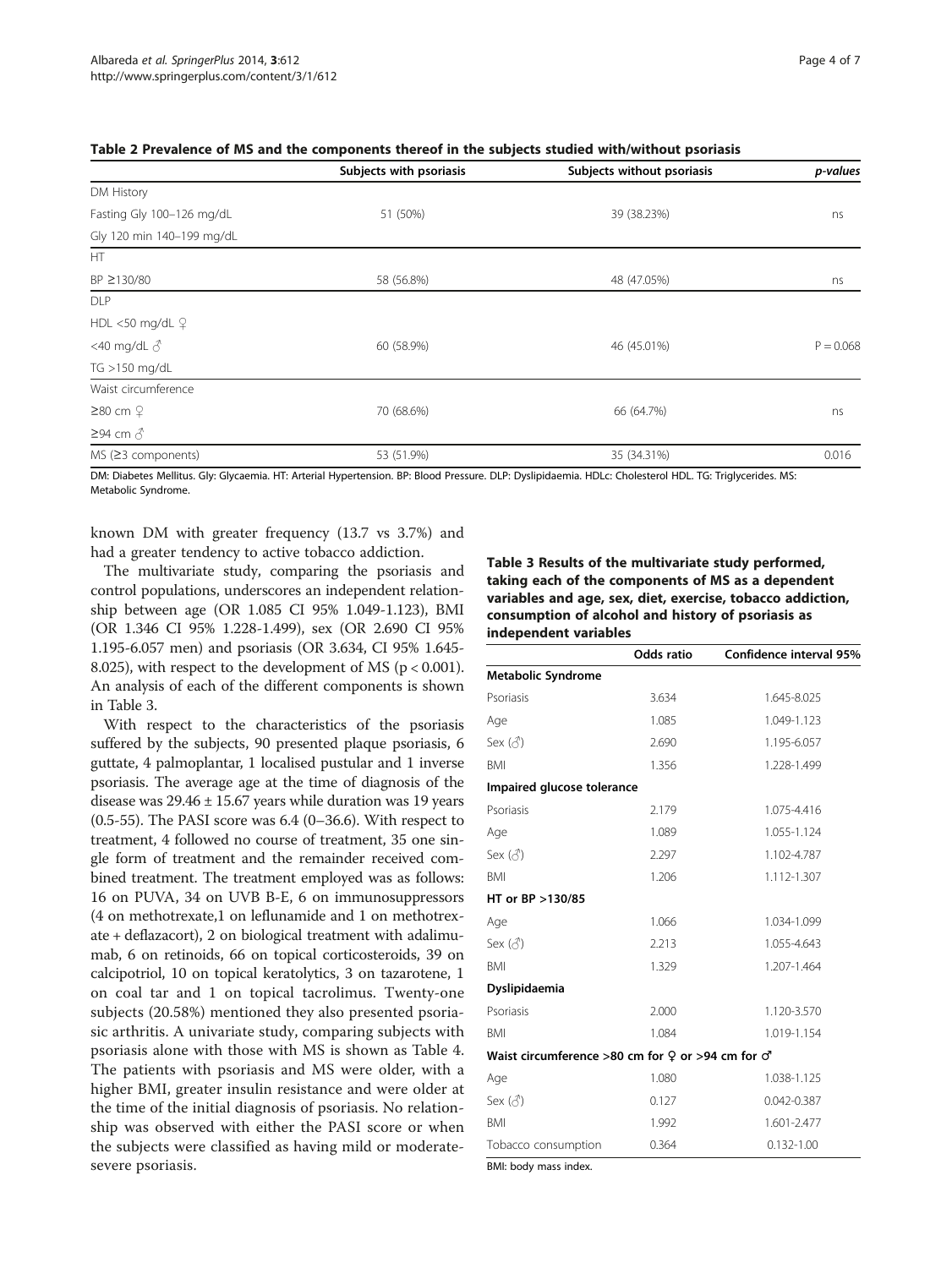|                                  | MS                              | No MS                           | P       |
|----------------------------------|---------------------------------|---------------------------------|---------|
|                                  | Mean $\pm$ SD                   | Mean $\pm$ SD                   |         |
|                                  | Median (minimal-maximal values) | Median (minimal-maximal values) |         |
| Age (years)                      | $55.45 \pm 11.28$               | $42.69 \pm 13.16$               | < 0.001 |
| BMI ( $kg/m2$ )                  | 30.5 (22.5-41.79)               | 25.52 (18.9-36.36)              | < 0.001 |
| <b>HOMA</b> Index                | 3.79 (1.07-22.73)               | 1.94 (0.85-6.97)                | < 0.001 |
| Age at time of diagnosis (years) | $34.25 \pm 16.29$               | $24.6 \pm 13.5$                 | 0.002   |
| Time of evolution (years)        | $20(0.5-55)$                    | $15(1-51)$                      | ns      |
| PASI Index                       | $6.95(0-35)$                    | $4.8(0-36.3)$                   | ns      |
| Moderate - Severe Psoriasis      | 24/53 (45.2%)                   | 18/48 (36.7%)                   | ns      |
| Psoriatic Arthritis (%)          | 22.64%                          | 18.3%                           | ns      |
| Topical corticosteroids          | 54.71%                          | 71.4%                           |         |
| Immunosupressors                 | 4 methotrexate                  | 1 leflunamide                   |         |
|                                  | methotrexate + deflazacort      |                                 |         |
| Biolological treatment           |                                 | 2 adalimumab                    |         |

#### <span id="page-4-0"></span>Table 4 Differences between subjects with psoriasis with or without MS

BMI: body mass index. PASI Psoriasis Area and Severity Index.

The multivariate study comparing subjects with psoriasis, grouped according to whether or not they also presented MS, showed an age (OR 1.083 CI 95% 1.035-1.134) and BMI (OR 1.346 CI 95% 1.168-1.550) independent relationship. Neither the age at the time of diagnosis, the time of development of the disease or the PASI score served as independent markers for MS.

# **Discussion**

Several studies have been published recently showing a higher prevalence of MS and the components thereof amongst subjects suffering psoriasis, with MS figures varying between 4.3 and 40%, clearly higher than those found in the control populations (Sommer et al. [2006](#page-6-0); Gisondi et al. [2007](#page-6-0); Armstrong et al. [2013;](#page-6-0) Love et al. [2011](#page-6-0); Nisa and Qazi [2010](#page-6-0); Kutlu et al. [2011](#page-6-0)) and lower than the prevalence found in our sample. A recent systematic and meta-analytical review of the more observational studies describes an OR of 2.26 for MS in subjects with psoriasis (Armstrong et al. [2013\)](#page-6-0). Certain variables, that could derive in differences between the studies, should be examined. Firstly, the criteria by which MS was assessed, which varied from study to study (WHO, NCEP, ATP III). Secondly, the population studied, with observations of the Spanish population (VIVA Study) revealing lower levels of MS when compared to the other European and American populations (Gabriel et al. [2009](#page-6-0)). Amongst the Spanish population, looking at non-diabetic subjects aged between 30 and 65 years and following NCEP ATP III criteria, an MS prevalence of 15% has been described (19.5% for men and 14.7% for women) (Gabriel et al. [2009\)](#page-6-0). A more recent Spanish study (DARIOS Study), performed in 24670 subjects aged 35 to 74 years, the level of prevalence observed was 31% (Fernández-Bergés et al. [2012\)](#page-6-0). Thirdly, the severity of the psoriasis has only been observed to be related to the presence of MS in certain studies (Prey et al. [2010](#page-6-0); Langan et al. [2012](#page-6-0)). Finally, the prevalence of obesity: obese subjects face a greater risk of presenting different components of MS, according to most studies. Subjects with psoriasis presented obesity with greater frequency than the control group (Sommer et al. [2006;](#page-6-0) Gisondi et al. [2007](#page-6-0); Love et al. [2011](#page-6-0)) and a systematic revision describes an OR of 1.18-5.49 for obesity in subjects suffering psoriasis (Prey et al. [2010](#page-6-0)).

In our study, we applied the MS criteria of the 2009 consensus (Alberti et al. [2009\)](#page-6-0), which are stricter, and thus selected a greater number of subjects affected from both groups in comparison with VIVA study (Gabriel et al. [2009](#page-6-0)), but the prevalence of control group was similar to DARIOS Study (Fernández-Bergés et al. [2012](#page-6-0)). On the other hand, the prevalence of obesity was found to be 32.35%, somewhat higher than in the VIVA study, which placed it at 27% (Gabriel et al. [2009\)](#page-6-0). This is accounted for by the fact that cases and controls were paired by BMI, thus meaning the case subjects were at greater risk of being overweight and obese.

With respect to the other MS risk factors, the relationship between MS and age and BMI is known and the higher risk of MS amongst men was also described for the Spanish population by the VIVA study (Gabriel et al. [2009](#page-6-0)).

As opposed to previous studies (Sommer et al. [2006](#page-6-0); Neimann et al. [2006\)](#page-6-0), we did not find MS components to be present more frequently amongst subjects with psoriasis, though we did observe a higher percentage of known DM, a tendency to more frequently encounter lipid alterations and higher average systolic blood pressure. These results concur with those of the Prey et al. review (Prey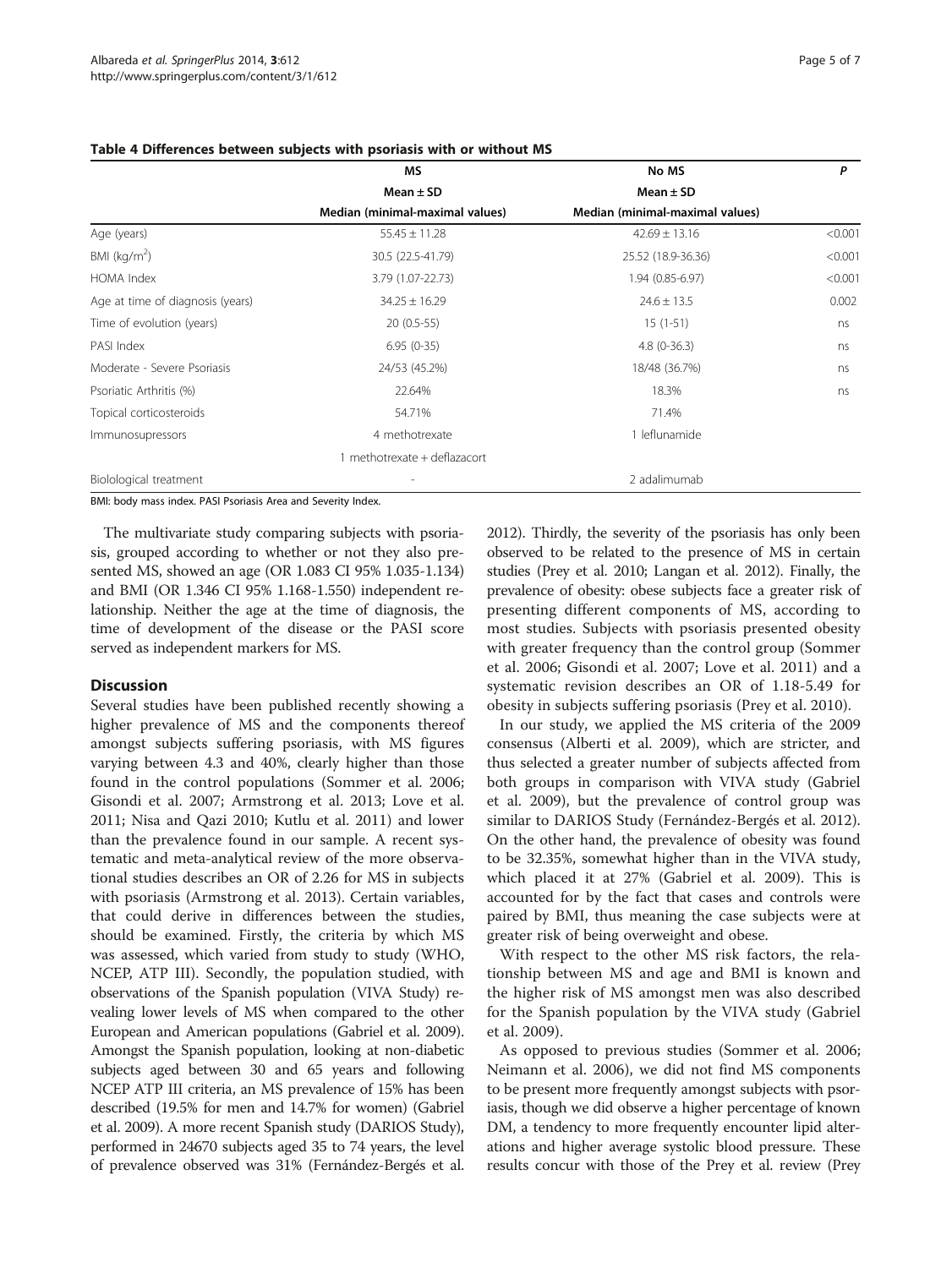et al. [2010\)](#page-6-0), in which no conclusive figures were seen with respect to HT, la DM and DLP. The differences encountered with respect to other studies could be accounted for by the prevalence of obesity in the control group which, in our study, was similar to that of the psoriasis group, while in other studies it was lower, possibly thus creating more differences between the cases and controls. On assessing the components of MS, psoriasis continues to stand as an independent risk factor with respect to altering levels of glucose tolerance and dyslipidaemia. Subjects with psoriasis have a higher percentage of known DM, but no difference in the percentage of patients with impaired glucose tolerance between groups was observed. Patients with psoriasis have also an increased insulin resistance and probably worse impaired glucose tolerance, therefore a higher risk of diabetes.

On the other hand, we must point out that the subjects with psoriasis also presented greater insulin resistance, thus supporting the findings of the earlier study by Ucak et al. (Ucak et al. [2006](#page-6-0)). Additionally, an improvement to psoriasis has been described when under treatment with pioglitazone, a drug which enhances insulin sensitivity (Shafiq et al. [2005](#page-6-0)) and when there weightloss improves the response to treatment with cyclosporine for subjects with moderate-severe psoriasis (Gisondi et al. [2008\)](#page-6-0).

Despite this relationship between insulin resistance and the way the psoriasis responds to treatment, there are controversial results concerning the severity and duration of the disease and the MS (Sommer et al. [2006](#page-6-0); Gisondi et al. [2007](#page-6-0); Prey et al. [2010;](#page-6-0) Love et al. [2011;](#page-6-0) Nisa and Qazi [2010;](#page-6-0) Langan et al. [2012](#page-6-0); Ucak et al. [2006](#page-6-0)). Neimann et al. (Neimann et al. [2006\)](#page-6-0) describe a greater frequency of cardiovascular risk factors, both with mild and severe psoriasis, and associate severe psoriasis with a higher percentage of DM. Other studies find no relationship with severity, but do find a relationship to a greater duration of the psoriasis or younger age at diagnosis (Gisondi et al. [2007](#page-6-0); Nisa and Qazi [2010\)](#page-6-0). Sommer et al. (Sommer et al. [2006](#page-6-0)) describe a greater risk of MS in subjects hospitalised with severe psoriasis while other studies performed with ambulatory subjects with less severe disease rule out any such relationship (Gisondi et al. [2007;](#page-6-0) Kutlu et al. [2011](#page-6-0); Ucak et al. [2006\)](#page-6-0), as does our study. This could point to it being related to severity, given that it was found in more severely affected patients and not those with milder forms of the disease or to, as suggested by Gisondi et al. (Gisondi et al. [2007\)](#page-6-0), the fact that a want of any kind of relationship would tend to indicate that it was the obesity itself that was favoured by the psoriasis. Finally, a more recent study described a clear relationship between MS and the severity of psoriasis, with 14% of MS found in subjects with mild psoriasis, 34% with moderate and 66% with severe disease. The results offered by the Setty et al. (Setty et al. [2007](#page-6-0))

study support this hypothesis, and relate BMI and weight increase with the diagnosis of new cases of psoriasis (Setty et al. [2007](#page-6-0)). On the other hand, it should be noted that several different ways of assessing the severity of psoriasis were employed by the different studies: the PASI Index (Sommer et al. [2006;](#page-6-0) Kutlu et al. [2011](#page-6-0)), the form of treatment the patient was on (Neimann et al. [2006\)](#page-6-0) and the percentage of body surface affected (Langan et al. [2012](#page-6-0)). Our study used the PASI Index and treatment, but quite probably the fact that the patients were not freshly diagnosed but were mostly already on a course of treatment, could mean that the PASI Index would indicate the severity of the disease at the moment of the study, but not of its earlier severity during the course of the subject's history with the disease.

Our study presents certain limitations. Firstly, since it is a cross-sectional study, it does not enable one to observe the onset and evolution of the relationship between psoriasis and MS. Secondly, and as already mentioned above, the fact that the patients were already on treatment could affect assessment of the severity of the psoriasis with the PASI Index and could also modify the components of MS, as would be the case for treatment with oral corticosteroids, cyclosporine, methotrexate or biological agents. In our study, there were two subjects under treatment with adalimumab (TNFα antagonist). There are studies which suggest that TNFα antagonists could have a beneficial effect on cardiovascular risk factors (Channual et al. [2009\)](#page-6-0). A review of the effects of adalimumab treatment of MS for subjects with psoriasis, shows one case of hyperglycaemia in a subject with type 2 DM, while another study showed weight increase and an absence of lipid profile changes amongst 30 subjects (Channual et al. [2009](#page-6-0)). However, other studies performed with TNFα antagonists on subjects with rheumatoid arthritis and ankylosing spondylitis reveal different results (improvement and no change), but not an increase in insulin resistance (Ferraz-Amaro et al. [2011](#page-6-0); Kiortsis et al. [2005](#page-6-0)). With our current results we are unable to either rule out or confirm any effect adalimumab may have on the MS of the two patients assessed, given that they were both found free of MS. With regard to methotrexate, diverse studies refer to it affording a reduction of cardiovascular risk (Micha et al. [2011\)](#page-6-0) and thus in our study its possible effect on MS would be to reduce risk and thus lessen the differences between the two groups. Finally, we wish to underscore the possible skew there could have been in the choice of the control sample (health care deliverers and their families), chosen given difficulty of finding control subjects that could be paired with the subjects suffering psoriasis from amongst the psoriasis free patients visiting the Dermatology Department. It could be considered that health care deliverers have a healthier lifestyle, but any such factor will be eliminated when the subjects are compared by diet and